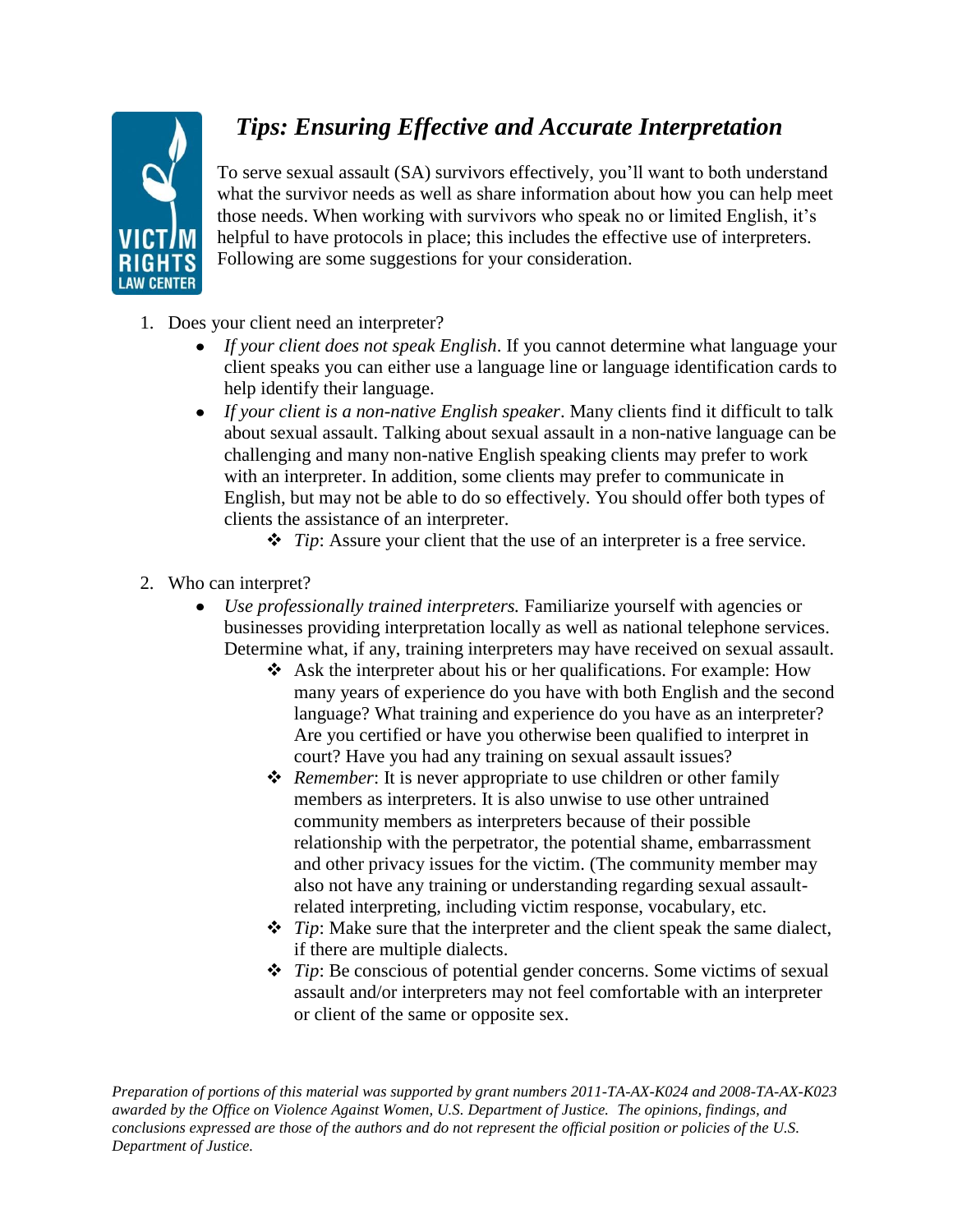- *Conduct a conflict check*. Be sure that the interpreter is not known or associated with the victim or perpetrator in any way. This could compromise the victim's comfort, confidentiality and safety as well as the interpretation.
- *Communicate with interpreters before hiring them.* Talk to the interpreter about  $\bullet$ what will be discussed during the interview. If the interpreter feels embarrassed by the subject matter, cannot adequately interpret everything said or feels that it is disrespectful to say the words the perpetrator used, you will need to find a different interpreter.
- 3. Working with an Interpreter Before the Interview
	- *Meet in advance with the interpreter.* Discuss how the interpretation will be conducted; practice if necessary. Arrange for the victim and interpreter to talk before the interview to ensure that they understand each other; if they do not, you will need to find a new interpreter. If the interpreter has no training on working with sexual assault victims, do a general training on sexual assault, how to work with a victim, and common terminology used.
		- $\triangle$  Be sure the interpreter knows that it is critical to interpret everything that is said without changing the meaning, adding, or omitting anything.
		- $\triangleleft$  Ask the interpreter to speak in the first person. For example, if the survivor says "I was scared" the interpreter should say, "I was scared."
		- $\triangle$  Explain that if the survivor does not understand something, the interpreter should ask you to clarify rather than trying to directly explain what you mean to the client.
		- Establish a signal that the interpreter can use to ask you to slow down. Remind the interpreter that he or she should feel free to ask you or the survivor to slow down to assure accurate interpretation.
		- $\triangle$  Encourage the interpreter to take notes if it helps to provide a more accurate interpretation. Ask that the notes remain behind, so you can dispose of them in a confidential manner.
	- $\bullet$ *Get proper paperwork signed*. Interpreters should sign both a confidentiality agreement and a statement that they agree to abide by the interpeters' Code of Professional Responsibility.
- 4. Working with a Survivor and an Interpreter During an Interview
	- *Speak directly to the client NOT the interpreter*. Remember your goal is to help  $\bullet$ build trust and rapport with the survivor, not the interpreter. Therefore, you should speak directly to and have eye contact with the survivor.
		- *Hint*: have the interpreter sit diagonally behind the client so that you are looking and speaking directly to the survivor, but can still see and hear the interpreter clearly.
	- *Speak slowly using short sentences and frequent pauses.* Try not to use legal  $\bullet$ vocabulary or slang words. Speaking in simple English without using slang, abbreviations, or acronyms will make it easier for you to be understood and for the interpreter to interpret. For example, expressions such as "Are we on the same page?" or "How did things go down?" can be confusing if literally interpreted.